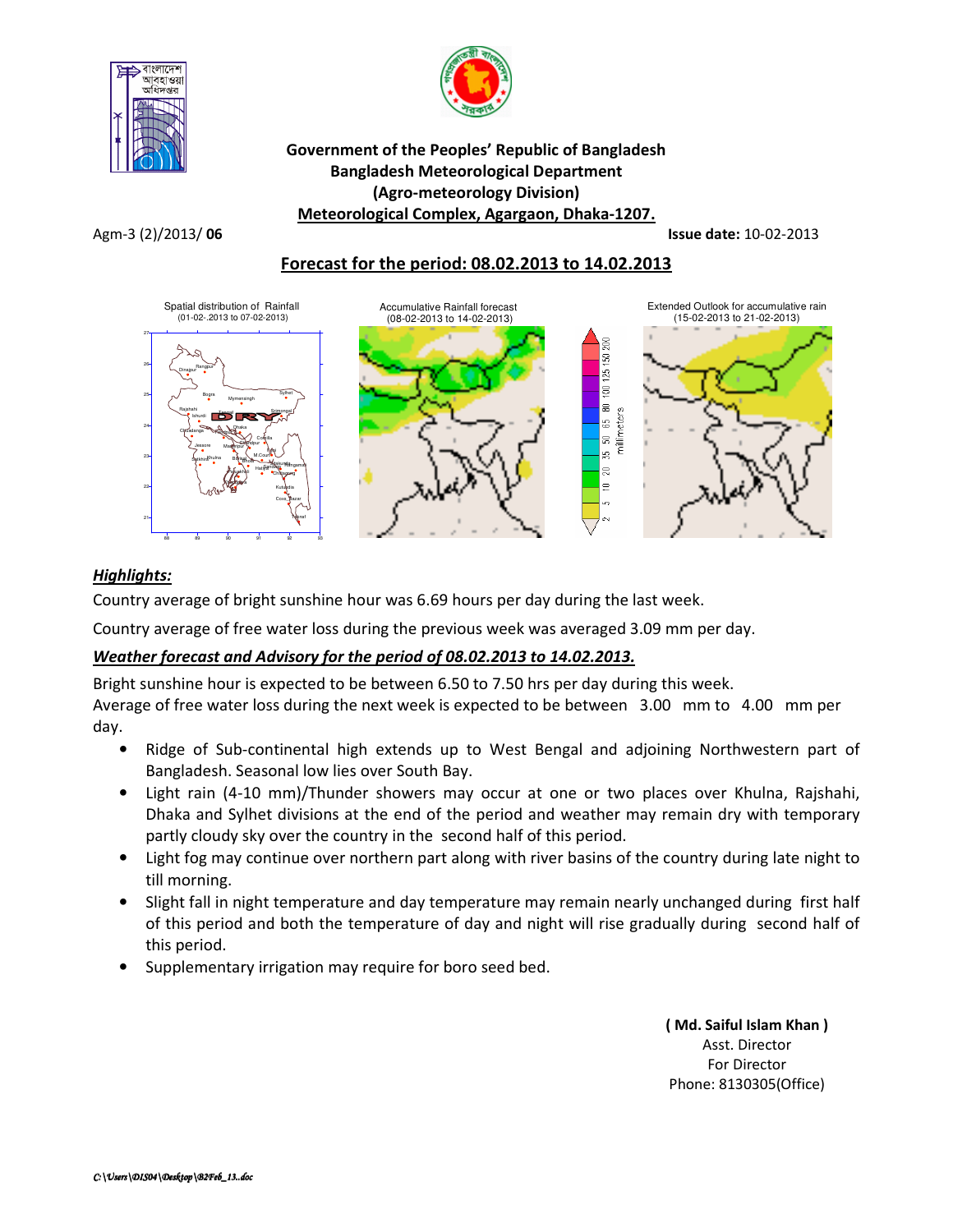# **Bengal Version**



## প্ৰধান বৈশিষ্ট্য সমূহঃ-

গত সপ্তাহে দেশের দৈনিক উজ্জ্বল সূর্যকিরণ কালের গড় ৬.৬৯ ঘন্টা ছিল । গত সপ্তাহে দেশের দৈনিক বাস্পীভবনের গড় ৩.০৯ মিঃ মিঃ ছিল।

### আবহাওয়া পূর্বাভাসঃ-০৮-০২-২০১৩ থেকে ১৪-০২-২০১৩ ইং পর্যন্ত।

এ সপ্তাহে দৈনিক উজ্জল সূর্য কিরণ কাল ৬.৫০ থেকে ৭.৫০ এর মধ্যে থাকতে পারে ।

আগামী সপ্তাহের বাষ্পীভবনের দৈনিক গড় মান ৩.০০ থেকে মিঃমিঃ থেকে ৪.০০ মিঃমিঃ থাকতে পারে।

- উপমহাদেশীয় উচ্চচাপ বলয়ের বর্ধিতাংশ পশ্চিম বঙ্গ ও তৎসংলগ্ন বাংলাদেশের উত্তরপশ্চিমাঞ্চল পর্যন্ত বিস্তৃত। মৌসুমী লঘুচাপটি  $\bullet$ দক্ষিণ বঙ্গোপসাগরে অবস্থান করছে।
- এ সপ্তাহের শেষের দিকে খুলনা, রাজশাহী, ঢাকা ও সিলেট বিভাগের দু' এক স্থানে হাল্কা ( ৪-১০ মিঃমিঃ) বৃষ্টি/ বজ্রবৃষ্টি হতে পারে।
- এ সপ্তাহের দ্বিতীয়ার্ধে সারাদেশের আকাশ অস্থায়ীভাবে আংশিক মেঘলাসহ আবহাওয়া শুষ্ক থাকতে পারে।
- দেশের উত্তরাঞ্চলের নদী অববাহিকায় এ সময়ে শেষ রাত থেকে সকাল পর্যন্ত হাল্কা কুয়াশা অব্যাহত থাকতে পারে।
- এ সময়ের প্রথমার্ধে রাতের তাপমাত্রা সামান্য হ্রাস পেতে পারে, দিনের তাপমাত্রা প্রায় অপরিবর্তীত থাকতে পারে এবং দ্বিতীয়ার্ধে সারাদেশের দিন ও রাতের তাপমাত্রা ক্রমান্বয়ে বৃদ্ধি পেতে পারে ।
- বোরো বীজ তলার জন্য সম্পূরক সেচের প্রয়োজন হতে পারে।

(মোঃ সাইফুল ইসলাম খান) সহকারী পরিচালক পরিচালকের পক্ষে ফোনঃ ৮১৩০৩০৫(দপ্তর)